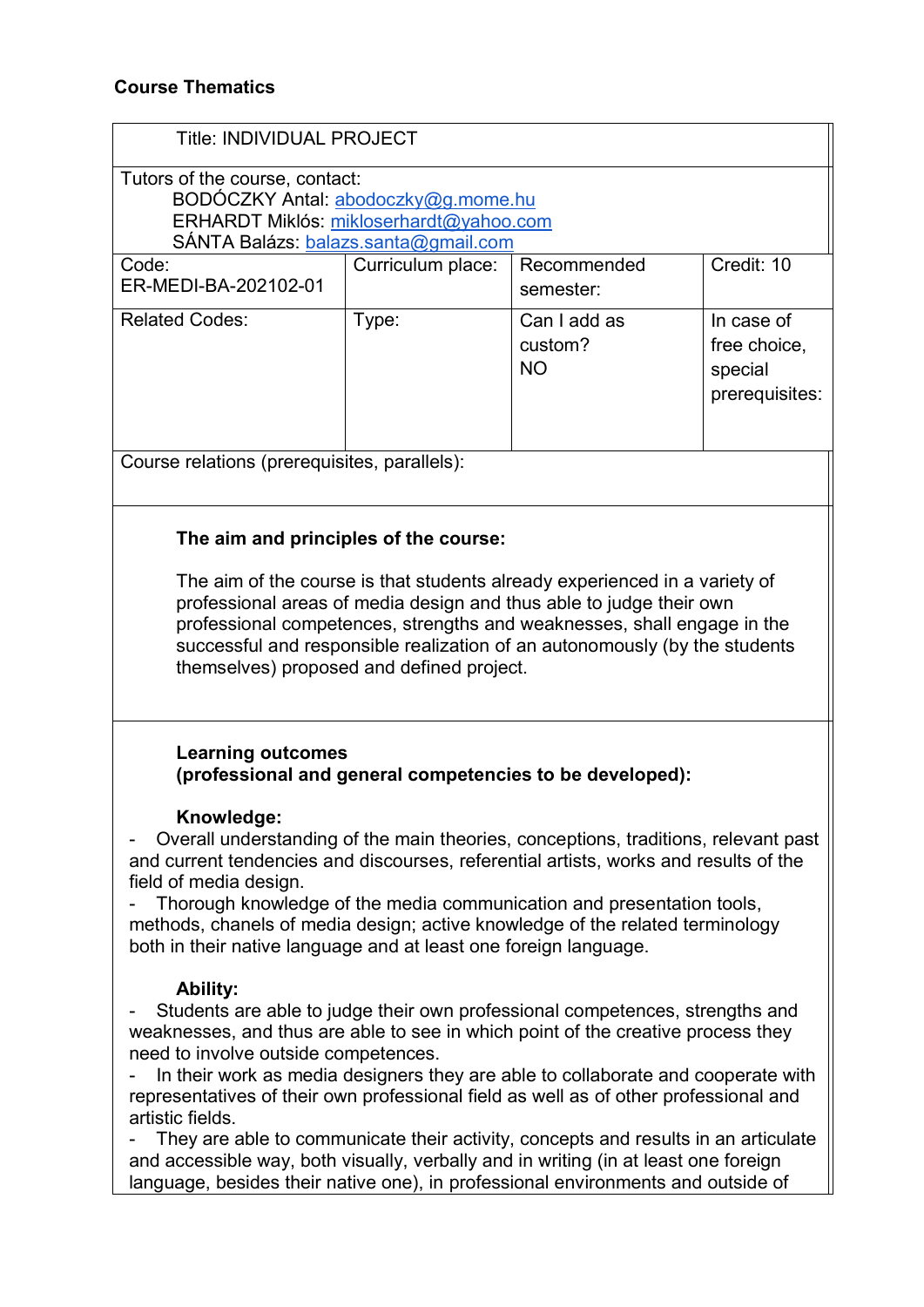them; they are able to rationally argument while representing their professional stances.

## **Attitude:**

- They are open towards other professional fields and artistic genres, and aspire to dialogue and cooperate with their representatives.
- Their professional creative activity is quality -and value-oriented.

### **Autonomy and responsibility:**

- Students' professional orientation is shaped.

- They are able to pursue their creative activity both autonomously, based on their own professional program or artistic conception, and in teams, based on a given professional setting or commission.

#### **Topics to be processed within the course:**

self-knowledge, problem solving capacity, critical thinking, project management, responsibility

# **Peculiarities of learning organization / process organization:**

## **Students' tasks:**

Regular attending to classes and tutorials, keeping up with the deadlines, documenting the design process, realizing and presenting the assignment.

## **Learning environment:**

Room suitable for 15 students, beamer, speakers, screen, Wi-Fi and computer access

#### **Assessment:**

# **Requirements to be met / Presentation showing:**

Students are expected to pursue a coherent design process, at the end of which works of discrete professional quality, based on autonomous concepts, shall be presented. The works delivered by the students shall reflect the goals of the course. Students are expected to participate responsibly both in the processing and the production phases of the assignment, be it individual or team working methods.

#### **Assessment method:**

# **Assessment criteria:**

- keeping deadlines
- transparent work process
- realization of practical assignments
- concept, content, form and professional quality of the finished works
- professional quality of the presentation

#### **Calculation of grade:**

keeping deadlines: max. 10%